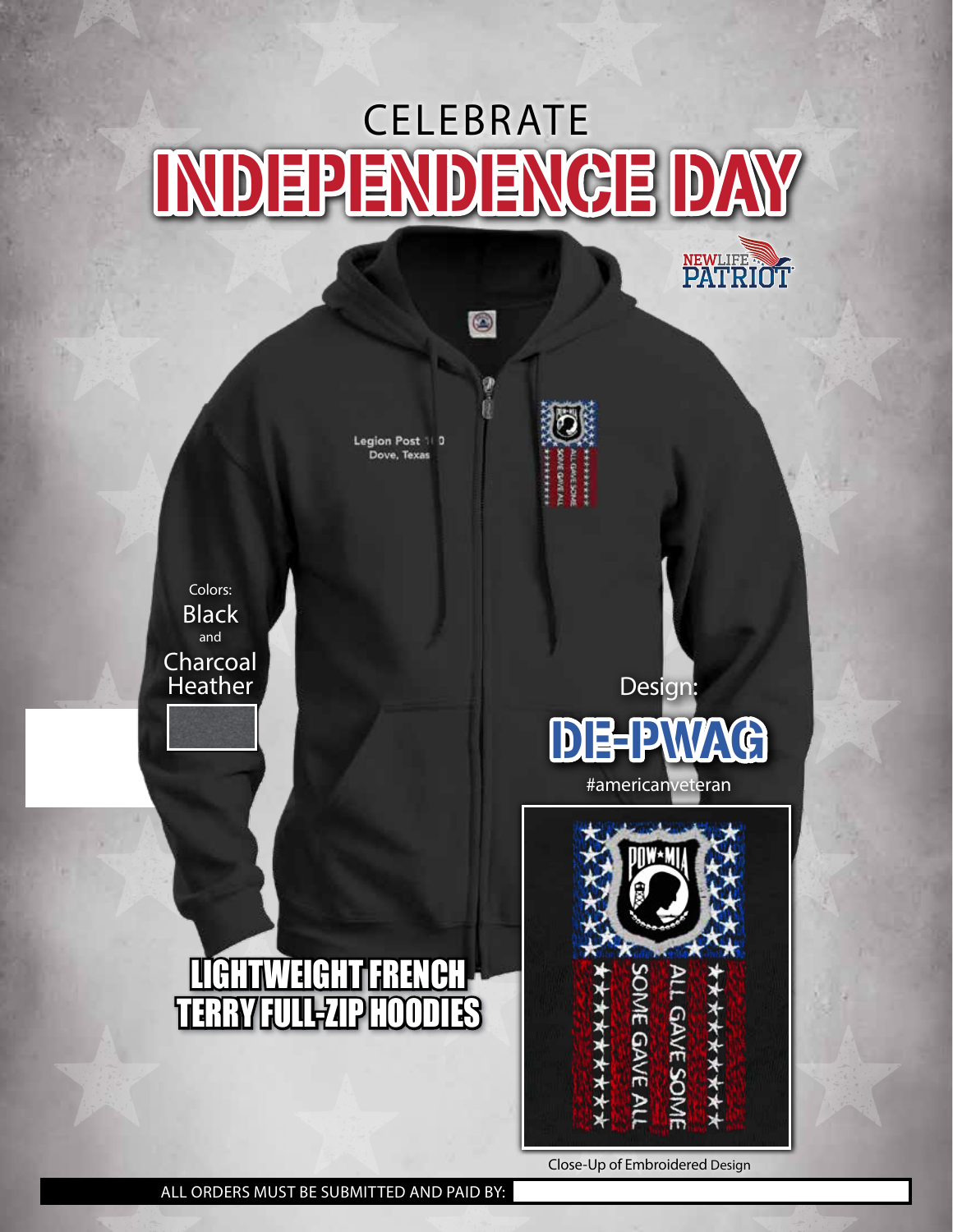Adult: SM, MD, LG, XL (add \$3 per shirt for 2X; add \$4 per shirt for 3X).

| Name & Contact Information | SM | $\sf MD$ | LG | $\mathsf{XL}$ | 2XL | 3XL | <b>QTY</b> | COST | <b>TOTAL</b> |
|----------------------------|----|----------|----|---------------|-----|-----|------------|------|--------------|
|                            |    |          |    |               |     |     |            |      |              |
|                            |    |          |    |               |     |     |            |      |              |
|                            |    |          |    |               |     |     |            |      |              |
|                            |    |          |    |               |     |     |            |      |              |
|                            |    |          |    |               |     |     |            |      |              |
|                            |    |          |    |               |     |     |            |      |              |
|                            |    |          |    |               |     |     |            |      |              |
|                            |    |          |    |               |     |     |            |      |              |
|                            |    |          |    |               |     |     |            |      |              |
|                            |    |          |    |               |     |     |            |      |              |
|                            |    |          |    |               |     |     |            |      |              |
|                            |    |          |    |               |     |     |            |      |              |
|                            |    |          |    |               |     |     |            |      |              |
|                            |    |          |    |               |     |     |            |      |              |
|                            |    |          |    |               |     |     |            |      |              |
|                            |    |          |    |               |     |     |            |      |              |
|                            |    |          |    |               |     |     |            |      |              |
|                            |    |          |    |               |     |     |            |      |              |
|                            |    |          |    |               |     |     |            |      |              |
|                            |    |          |    |               |     |     |            |      |              |
|                            |    |          |    |               |     |     |            |      |              |
|                            |    |          |    |               |     |     |            |      |              |
|                            |    |          |    |               |     |     |            |      |              |
|                            |    |          |    |               |     |     |            |      |              |
|                            |    |          |    |               |     |     |            |      |              |
|                            |    |          |    |               |     |     |            |      |              |
|                            |    |          |    |               |     |     |            |      |              |
|                            |    |          |    |               |     |     |            |      |              |
| SUBTOTAL                   |    |          |    |               |     |     |            |      |              |
|                            |    |          |    |               |     |     |            |      |              |